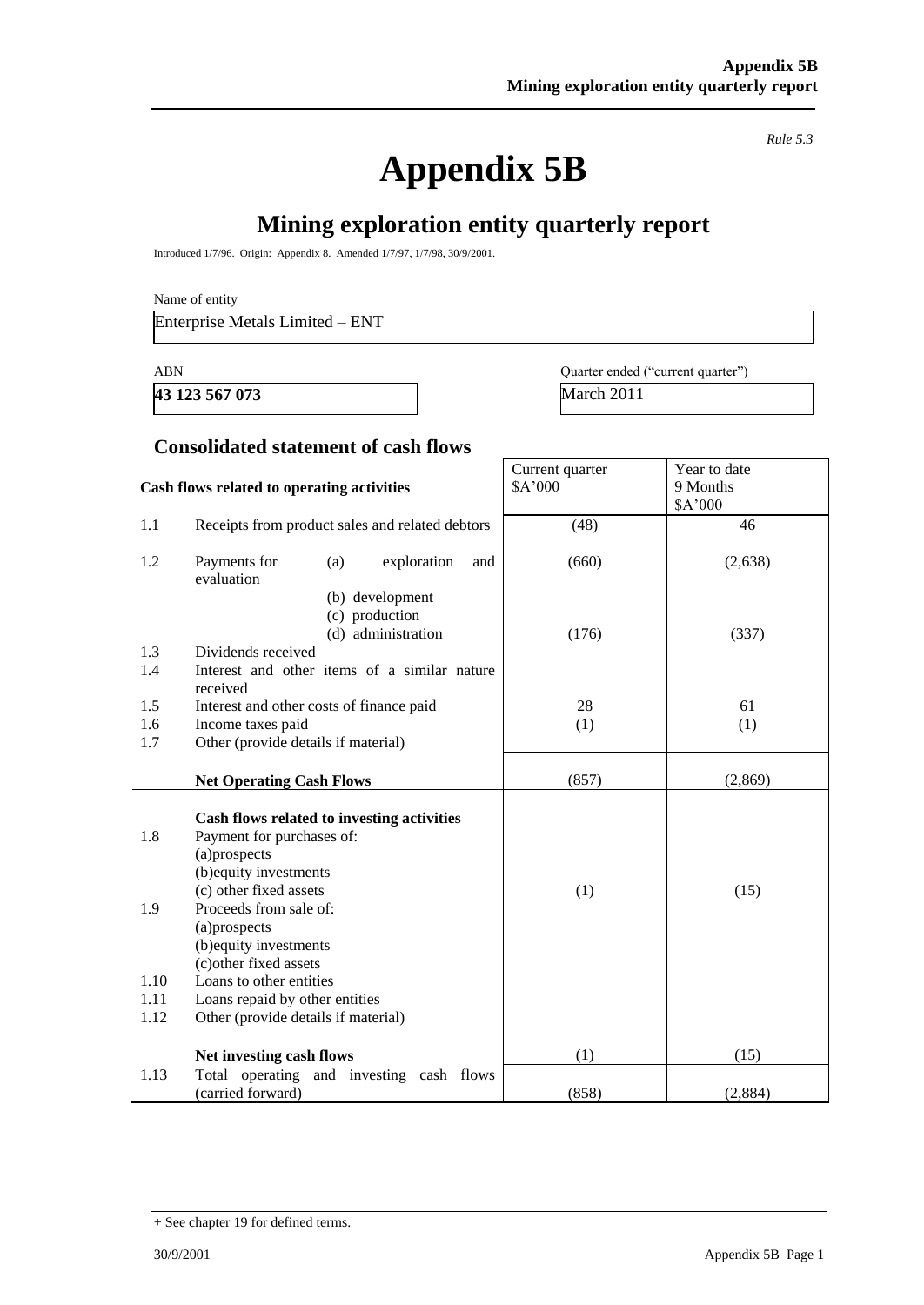| 1.13 | Total operating and investing cash flows (brought    |       |         |
|------|------------------------------------------------------|-------|---------|
|      | forward)                                             | (858) | (2,884) |
|      |                                                      |       |         |
|      | Cash flows related to financing activities           |       |         |
| 1.14 | Proceeds from issues of shares, options, etc. net of | 2,820 | 2,820   |
|      | costs                                                |       |         |
| 1.15 | Proceeds from sale of forfeited shares               |       |         |
| 1.16 | Proceeds from borrowings                             |       |         |
| 1.17 | Repayment of borrowings                              |       |         |
| 1.18 | Dividends paid                                       |       |         |
| 1.19 | Other (provide details if material)                  |       |         |
|      | Net financing cash flows                             |       |         |
|      |                                                      | 2,820 | 2,820   |
|      |                                                      |       |         |
|      | Net increase (decrease) in cash held                 | (858) | (64)    |
|      |                                                      |       |         |
| 1.20 | Cash at beginning of quarter/year to date            | 2,960 | 2,166   |
| 1.21 | Exchange rate adjustments to item 1.20               |       |         |
| 1.22 | Cash at end of quarter                               |       |         |
|      |                                                      | 2,102 | 2,102   |

### **Payments to directors of the entity and associates of the directors Payments to related entities of the entity and associates of the related entities**

|      |                                                                  | Current quarter<br>\$A'000 |
|------|------------------------------------------------------------------|----------------------------|
| 1.23 | Aggregate amount of payments to the parties included in item 1.2 | 321                        |
| 1.24 | Aggregate amount of loans to the parties included in item 1.10   |                            |
|      |                                                                  |                            |

1.25 Explanation necessary for an understanding of the transactions

\$32,873 paid to Directors for Director and Consulting Fees \$249,081 paid to XServ Pty Ltd – a geological consulting company related to Mr Dermot Ryan a Director of Enterprise

#### **Non-cash financing and investing activities**

2.1 Details of financing and investing transactions which have had a material effect on consolidated assets and liabilities but did not involve cash flows

2.2 Details of outlays made by other entities to establish or increase their share in projects in which the reporting entity has an interest

<sup>+</sup> See chapter 19 for defined terms.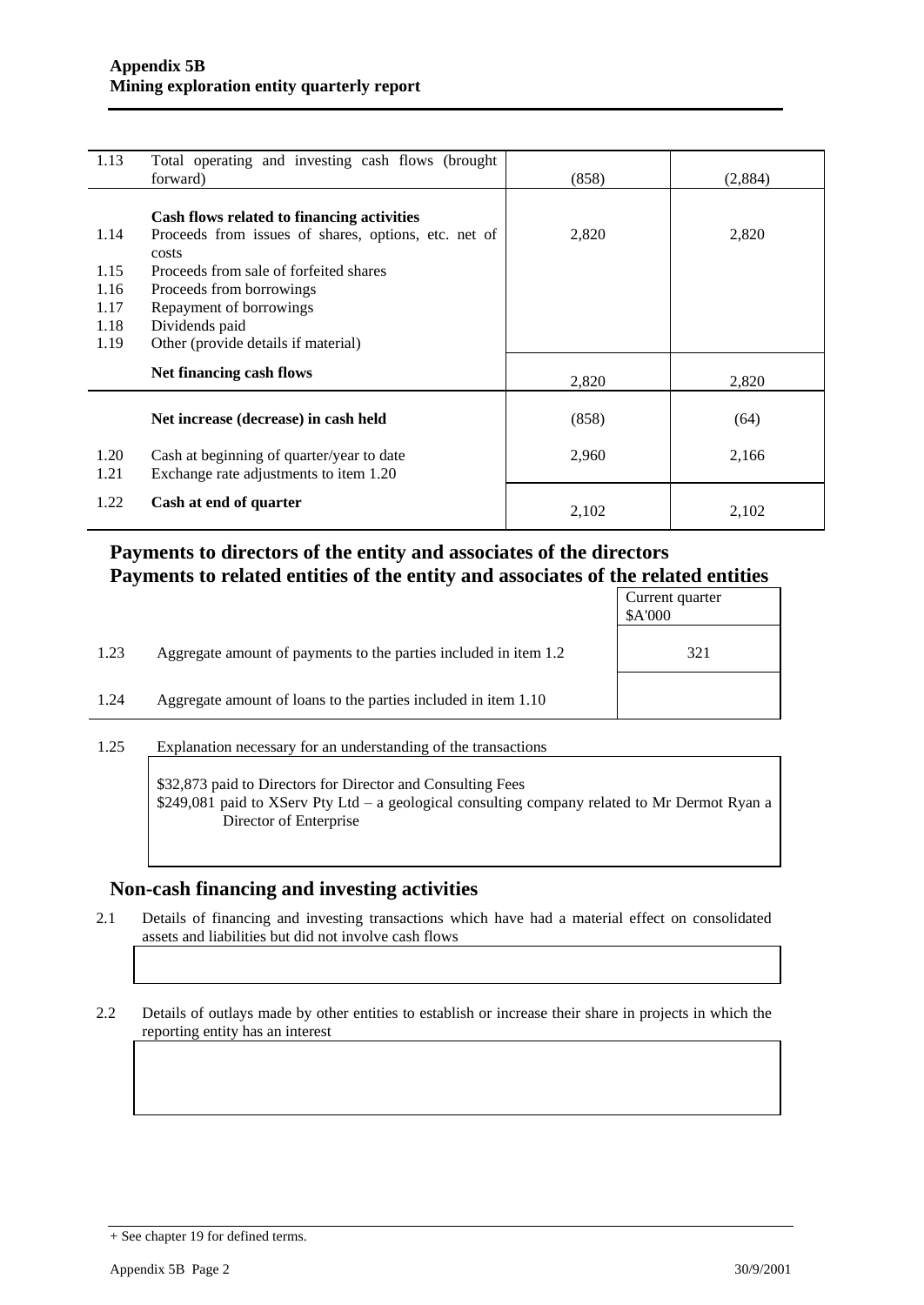$\overline{\phantom{0}}$ 

### **Financing facilities available**

*Add notes as necessary for an understanding of the position.*

|     |                             | Amount available<br>\$A'000 | Amount used<br>\$A'000 |
|-----|-----------------------------|-----------------------------|------------------------|
| 3.1 | Loan facilities             |                             |                        |
| 3.2 | Credit standby arrangements |                             |                        |

### **Estimated cash outflows for next quarter**

|     | -                          | \$A'000 |
|-----|----------------------------|---------|
| 4.1 | Exploration and evaluation |         |
|     |                            | 750     |
| 4.2 | Development                |         |
| 4.3 | Production                 |         |
|     |                            |         |
| 4.4 | Administration             | 200     |
|     |                            |         |
|     | <b>Total</b>               | 950     |

 $\mathbf{r}$ 

# **Reconciliation of cash**

|     | Reconciliation of cash at the end of the quarter (as<br>shown in the consolidated statement of cash flows) to<br>the related items in the accounts is as follows. | Current quarter<br>A'000 | Previous quarter<br>\$A'000 |
|-----|-------------------------------------------------------------------------------------------------------------------------------------------------------------------|--------------------------|-----------------------------|
| 5.1 | Cash on hand and at bank                                                                                                                                          | 84                       | 320                         |
| 5.2 | Deposits at call                                                                                                                                                  | 2,017                    | 2,640                       |
| 5.3 | Bank overdraft                                                                                                                                                    |                          |                             |
| 5.4 | Other (provide details)                                                                                                                                           |                          |                             |
|     | <b>Total: cash at end of quarter</b> (item 1.22)                                                                                                                  | 2,101                    | 2.960                       |

<sup>+</sup> See chapter 19 for defined terms.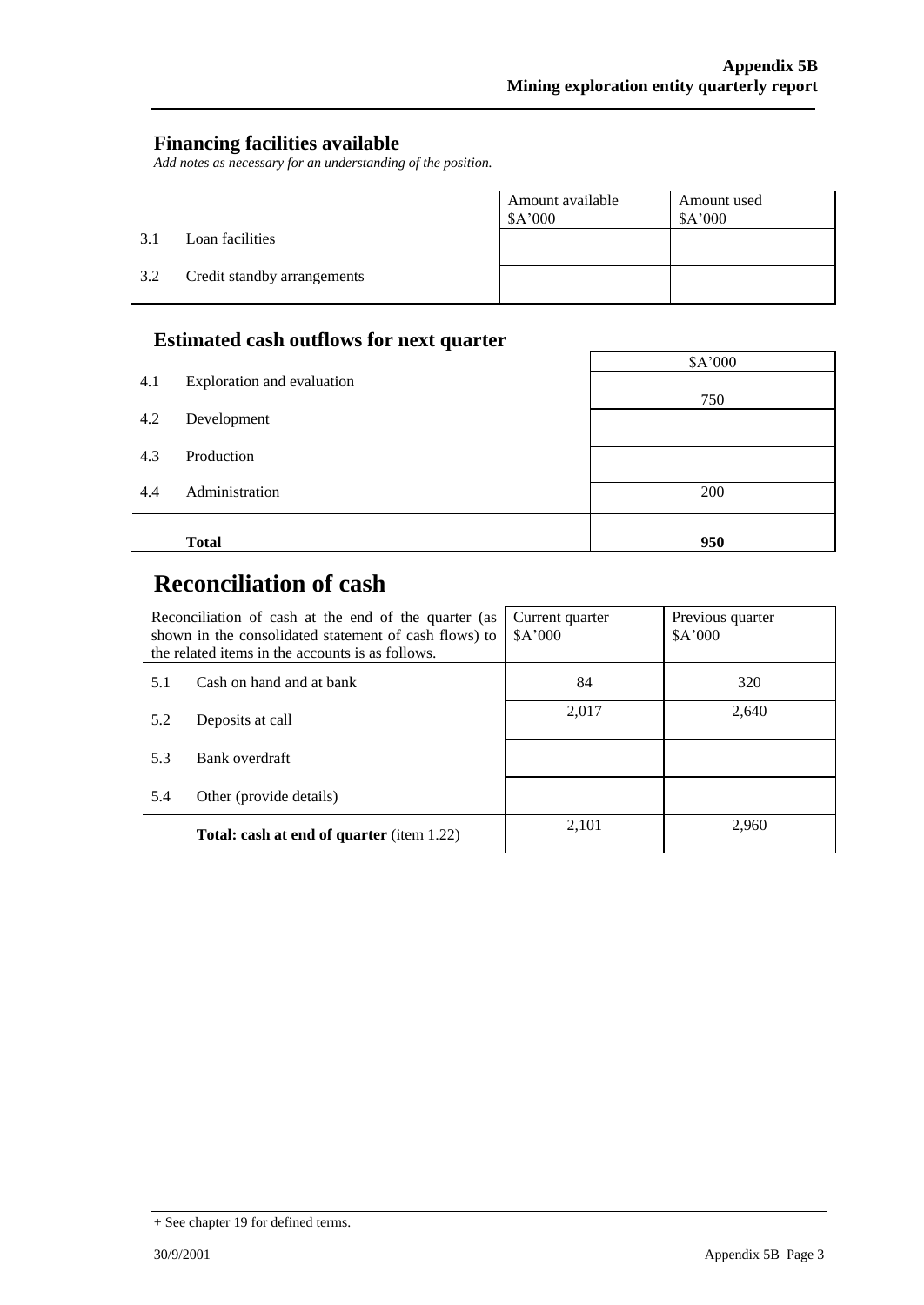### **Changes in interests in mining tenements**

| of quarter<br>quarter | 6.1 | Interests in mining<br>tenements relinquished,<br>reduced or lapsed | Tenement<br>reference | Nature of interest<br>(note (2)) | Interest at<br>beginning | Interest at<br>end of |
|-----------------------|-----|---------------------------------------------------------------------|-----------------------|----------------------------------|--------------------------|-----------------------|
|-----------------------|-----|---------------------------------------------------------------------|-----------------------|----------------------------------|--------------------------|-----------------------|

|     | Interests in mining | Tenement    | Current Registered Holder, and       | Interest at | Interest at |
|-----|---------------------|-------------|--------------------------------------|-------------|-------------|
| 6.2 | tenements acquired  | reference   | acquired from:                       | beginning   | end of      |
|     |                     |             |                                      | of quarter  | quarter     |
|     | E59/1655            | Granted     | <b>Enterprise Metals Ltd</b>         | $0\%$       | 100%        |
|     | E69/2607            | Granted     | Enterprise Metals Ltd                | 0%          | 100%        |
|     | E36/778             | Application | <b>Enterprise Metals Ltd</b>         | 0%          | 100%        |
|     | E36/781             | Application | <b>Enterprise Metals Ltd</b>         | 0%          | 100%        |
|     | E37/1105            | Application | <b>Enterprise Metals Ltd</b>         | 0%          | 100%        |
|     | E09/1864            | Application | <b>Enterprise Metals Ltd</b>         | 0%          | 100%        |
|     | E77/1752            | Granted     | Enterprise Metals Ltd                | 0%          | 100%        |
|     | E70/3637            | Granted     | Burracoppin Resources Pty Ltd        | 0%          | 100%        |
|     | E70/3638            | Granted     | <b>Burracoppin Resources Pty Ltd</b> | 0%          | 100%        |
|     | E28/1958            | Granted     | Burracoppin Resources Pty Ltd        | 0%          | 100%        |
|     | E37/1009            | Granted     | <b>Burracoppin Resources Pty Ltd</b> | 0%          | 100%        |
|     | P37/7745            | Granted     | Burracoppin Resources Pty Ltd        | 0%          | 100%        |
|     | P37/7746            | Granted     | Burracoppin Resources Pty Ltd        | 0%          | 100%        |
|     | P37/7747            | Granted     | <b>Burracoppin Resources Pty Ltd</b> | 0%          | 100%        |
|     | P37/7748            | Granted     | Burracoppin Resources Pty Ltd        | 0%          | 100%        |
|     | P37/7749            | Granted     | Burracoppin Resources Pty Ltd        | 0%          | 100%        |
|     | P37/7750            | Granted     | Burracoppin Resources Pty Ltd        | 0%          | 100%        |
|     |                     |             |                                      |             |             |
|     |                     |             |                                      |             |             |
|     |                     |             |                                      |             |             |

#### **Issued and quoted securities at end of current quarter**

*Description includes rate of interest and any redemption or conversion rights together with prices and dates.*

|     |                                                                                                                               | Total number | Number quoted | price<br>Issue<br>per<br>security (see note<br>$3)$ (cents) | Amount paid up per<br>security (see note 3)<br>(cents) |
|-----|-------------------------------------------------------------------------------------------------------------------------------|--------------|---------------|-------------------------------------------------------------|--------------------------------------------------------|
| 7.1 | <b>Preference</b><br><sup>+</sup> securities<br>(description)                                                                 |              |               |                                                             |                                                        |
| 7.3 | +Ordinary<br>securities                                                                                                       | 130,970,776  | 130,970,776   |                                                             |                                                        |
| 7.4 | Changes during<br>quarter<br>(a) Increases<br>through issues<br>(b) Decreases<br>through returns<br>of capital, buy-<br>backs | 4,000,000    | 4,000,000     | 20c                                                         | 20c                                                    |
| 7.5 | +Convertible<br>debt securities<br><i>(description)</i>                                                                       |              |               |                                                             |                                                        |

<sup>+</sup> See chapter 19 for defined terms.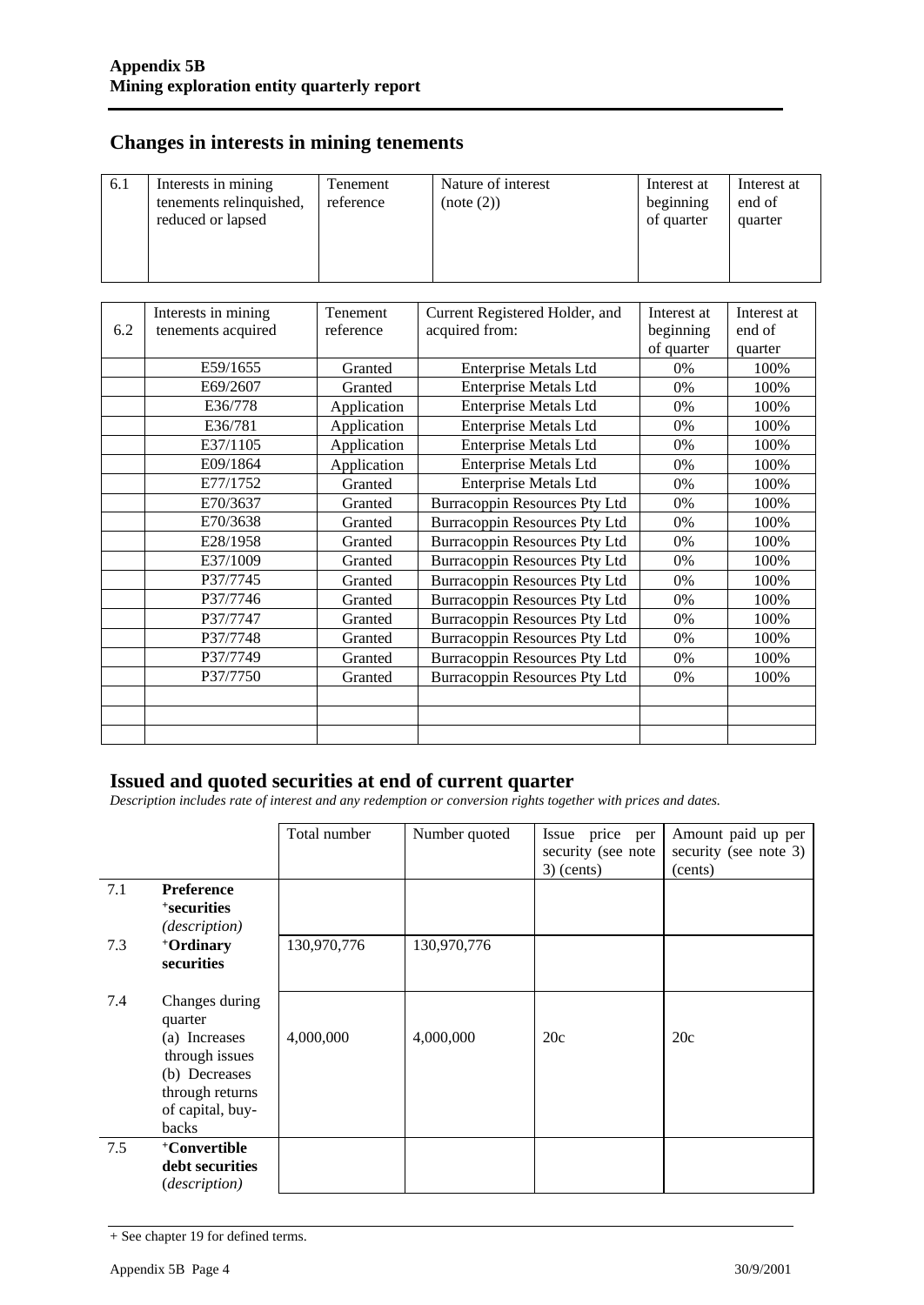| 7.7  | <b>Options</b>       |            |            | Exercise price | Expiry date  |
|------|----------------------|------------|------------|----------------|--------------|
|      | (description and     | 22,782,001 | 22,782,001 | 25 cents       | 20 June 2012 |
|      | conversion           | 3,000,000  |            | 25 cents       | 22 Nov 2012  |
|      | <i>factor</i> )      | 2,500,000  |            | 50 cents       | 30 June 2013 |
| 7.8  | Issued during        |            |            |                |              |
|      | quarter              |            |            |                |              |
| 7.9  | Exercised during     |            |            |                |              |
|      | quarter              |            |            |                |              |
| 7.10 | Expired during       |            |            |                |              |
|      | quarter              |            |            |                |              |
| 7.11 | <b>Debentures</b>    |            |            |                |              |
|      | <i>(totals only)</i> |            |            |                |              |
| 7.12 | <b>Unsecured</b>     |            |            |                |              |
|      | notes (totals        |            |            |                |              |
|      | <i>only</i> )        |            |            |                |              |
|      |                      |            |            |                |              |

## **Compliance statement**

- 1 This statement has been prepared under accounting policies which comply with accounting standards as defined in the Corporations Act or other standards acceptable to ASX (see note 4).
- 2 This statement does give a true and fair view of the matters disclosed.

Sign here: ............................................................ Date: 29 April 2011 Jay Stephenson Company Secretary

## **Notes**

- 1 The quarterly report provides a basis for informing the market how the entity's activities have been financed for the past quarter and the effect on its cash position. An entity wanting to disclose additional information is encouraged to do so, in a note or notes attached to this report.
- 2 The "Nature of interest" (items 6.1 and 6.2) includes options in respect of interests in mining tenements acquired, exercised or lapsed during the reporting period. If the entity is involved in a joint venture agreement and there are conditions precedent which will change its percentage interest in a mining tenement, it should disclose the change of percentage interest and conditions precedent in the list required for items 6.1 and 6.2.
- 3 **Issued and quoted securities** The issue price and amount paid up is not required in items 7.1 and 7.3 for fully paid securities*.*

<sup>+</sup> See chapter 19 for defined terms.